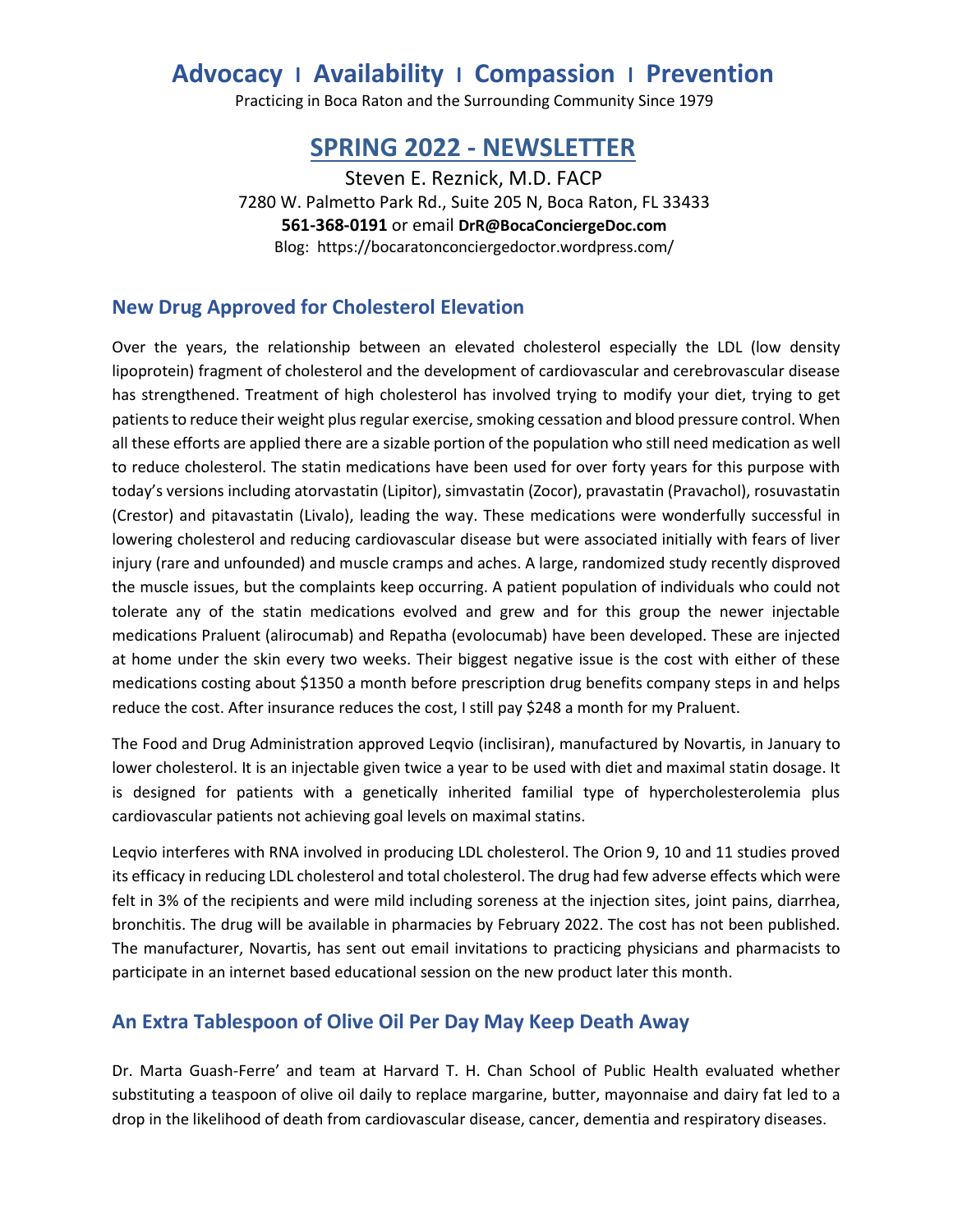Her team looked at 92,00 participants who were free of cancer and cardiovascular disease in 1990. Every four years, for the next 28 years of follow-up, the researchers assessed each person's diet through a detailed questionnaire. Olive oil consumption was determined from olive oil used on salads, cooking, or used on breads and foods.

Their long-term calculations showed that olive oil consumption increased in the study participants during the test period while consumption of margarine decreased, and other fats stayed the same. Participants with higher olive oil consumption were more likely to be physically active, less likely to smoke, consumed more fruits and vegetables than lower olive oil consumers. When the researchers compared those with little olive oil consumption to those with the highest consumption, the high consumers had a 19% lower risk of death from cardiovascular disease, a 17%lower risk of cancer death, a 29% lower risk of death from dementia and an 18% lower risk of respiratory disease death. The study also concluded that substituting ten grams of olive oil per day (a bit less than one tablespoon) for other fats such as butter, margarine, mayonnaise, and dairy fat their death risk dropped by 8-34% from all causes.

In reviewing the data, it seems their study group represented an extremely well-educated healthconscious group of individuals. Substituting olive oil for other fats is certainly a worthy goal based on these numbers and I will certainly aim to try it.

## **Cancer Detection Blood Test**

For several years I have been following the development of blood tests drawn in a physician's office which can be used to detect malignancies in their early stages. Recently, a publication discussed the proper use of four blood tests that already exist paired with a flow sheet or algorithm to identify those individuals most likely to develop pancreatic cancer. I am in the process of researching that study and learning how to introduce it into our office practice for my patients benefit.

Two weeks ago, a wise, worldly, extremely disciplined, and health-conscious individual asked me if I would draw blood on him and send it to a particular lab for evaluation and detection of early cancers. I had not yet received any literature on this company or test, but it is certainly easy enough to draw blood and send it off. He provided the name of the firm and through the miracle of computers and the internet I found their website and information about the testing. This firm was in the fifth year and version of cancer detection.

They have learned that developing malignancies send out a signal through the bloodstream using genetic tools to announce their presence. Their genetic methylation testing procedures can detect these early signals. The company went on to say that for many cancers such as breast cancer, lung cancer, prostate cancer, colon cancer and skin cancers there are quality driven early detection screening programs available to patients and physicians. About two thirds of cancer deaths yearly occur in cancers with no early detection programs designed to find them. Their blood test was designed to do just that. The website for the company listed their research findings, the endorsement of several major national cancer centers in the United States and contained an educational video for doctors and patients.

It was clear from the video that if my patient were to receive this test, I would be only a passive phlebotomist drawing her blood and sending it to the lab. I first was asked to establish an account and agree to receive the results and explain them to the patient. Thus, my role was no longer that of a passive good Samaritan. I was expected to be an interpreter of an innovative technology I knew little about.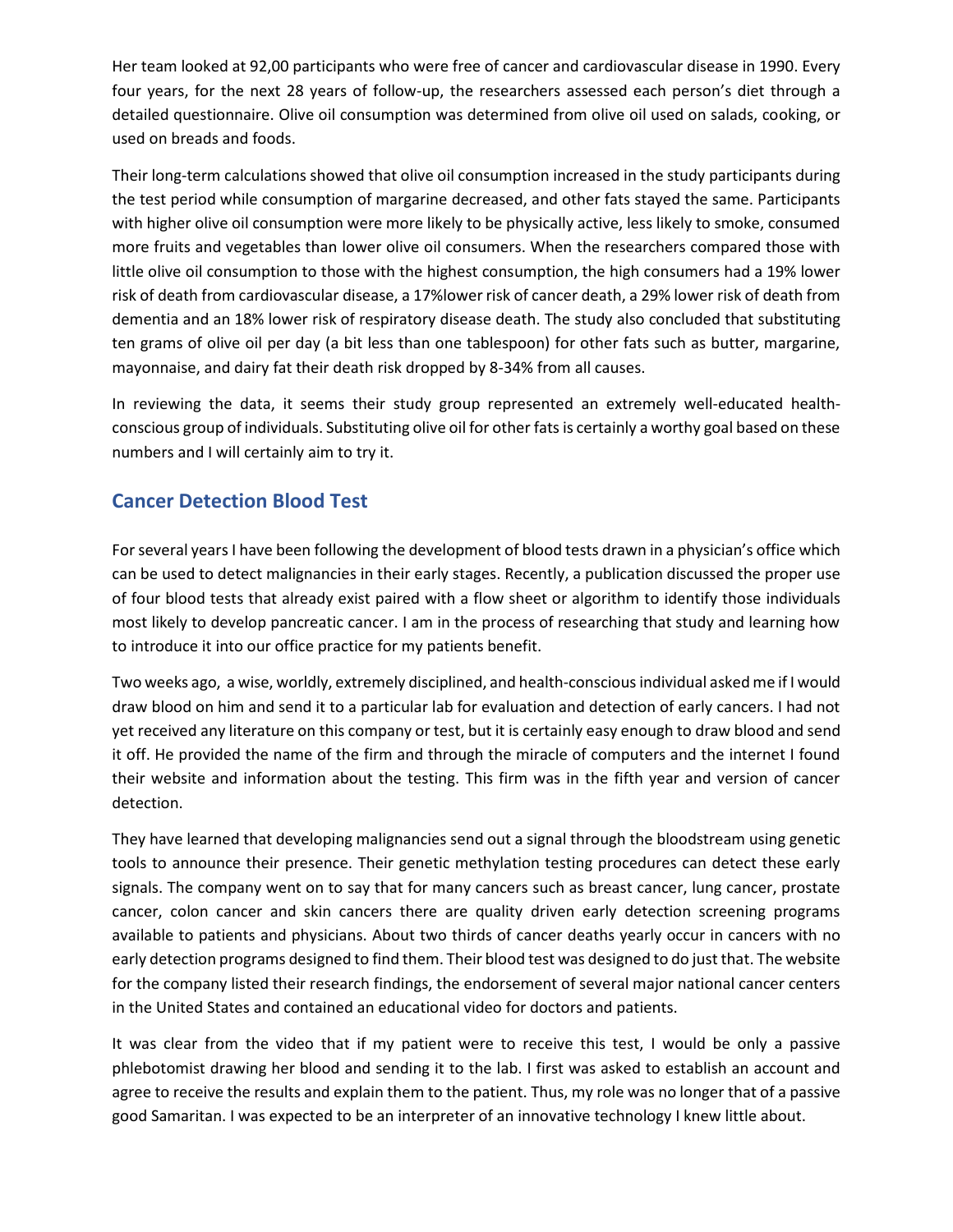The cost of the test was listed as \$1250 but my patient assured me, she could get it for less at \$955. The turnaround time from drawing the blood, to receiving results, is supposed to be less than two weeks. I called the Center for Medicare Services (CMS) and Florida Blue Cross Blue Shield and asked if this test would be a covered service. They both said it would not. I next asked this question of them and two Medicare expert consultants I have worked with for decades, "If the test reports a positive signal for an unexpected malignancy, will your insurance pay for the diagnostic testing to confirm or refute the labs indication of cancer being present." They again said, "absolutely not."

This means that if the blood test suggests the patient has pancreatic cancer, they will now need at least a CT scan of the abdomen with contrast for about \$500 and an ERCP procedure including a gastroenterologist, anesthesia, nurse, and a facility fee for about \$5000+. These costs will all be out of pocket and non-reimbursable by insurance. If these diagnostic tests fail to detect a malignancy, does it mean there is not one or, does it mean the test is so sensitive that it picked up the tumor prior to it being large enough to be detected? How often will you need to repeat these tests? No one knows yet.

Under the current program design, the findings of the blood test will become part of your permanent health chart and record. What will that due to future attempts to obtain health or life or disability insurance?

I am in no way trying to be negative about a medical breakthrough of extraordinary importance. I am just saying it's incredibly early, expensive and there are many unanswered questions requiring research prior to being tested.

### **Shampoos and Allergens**

I saw my dermatologist because of an allergic skin condition he called atopic dermatitis or eczema. Dry itching crusty skin is neither fun to live with or fun to look at. He gave me a bunch of hypoallergenic "clean" soaps, creams and shampoos to try.

Ironically, while reading one of my online medical synopsis journals I came upon an article about allergic substances in shampoos. There are apparently traditional shampoos and other shampoos supposedly less allergenic and called "clean." There are no regulations over the right to claim your product is hypoallergenic or "clean."

In a study published in the *Journal of the American Academy of Dermatology,* authored by L. Ghafari and associates, they found that every clean shampoo and 99% of the traditional shampoos contained fragrances. If you are allergic to fragrances, then all of these products can produce irritation or an allergic reaction.

The researchers went to three stores and identified 85 clean shampoos and 124 traditional shampoos . The clean shampoos were less likely to use allergenic chemicals such as methlsothiazolinone than the traditional shampoos. Both types of products used chemicals that are known to be less irritating or allergenic than others, but few were actually "clean".

The moral of the review was that few of the clean shampoos were actually "clean". If you have sensitive allergic skin then your dermatologist or allergist may have to suggest a prescription product or particular over-the-counter product that is truly hypoallergenic to prevent your skin allergic reaction.